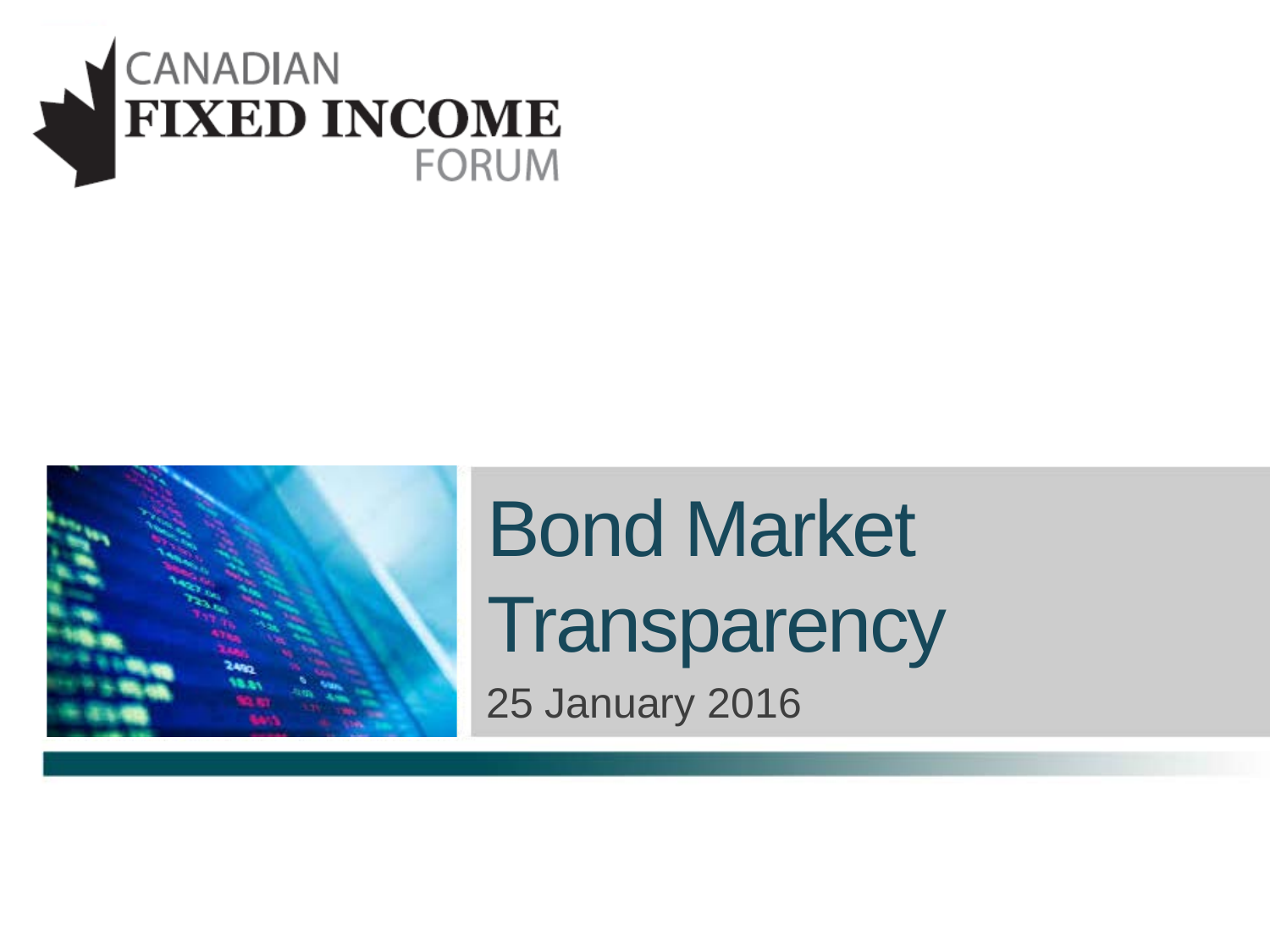## What is transparency?

 **Transparency**: public disclosure of information regarding prices and volumes

- **Pre-trade**: disclosure of prices and quantities on offer
- **Post-trade**: disclosure of price and quantity of a trade
- $\triangle$  **Information may be provided through data vendors at a cost**
- $\triangle$  **Transparency may be required by regulators**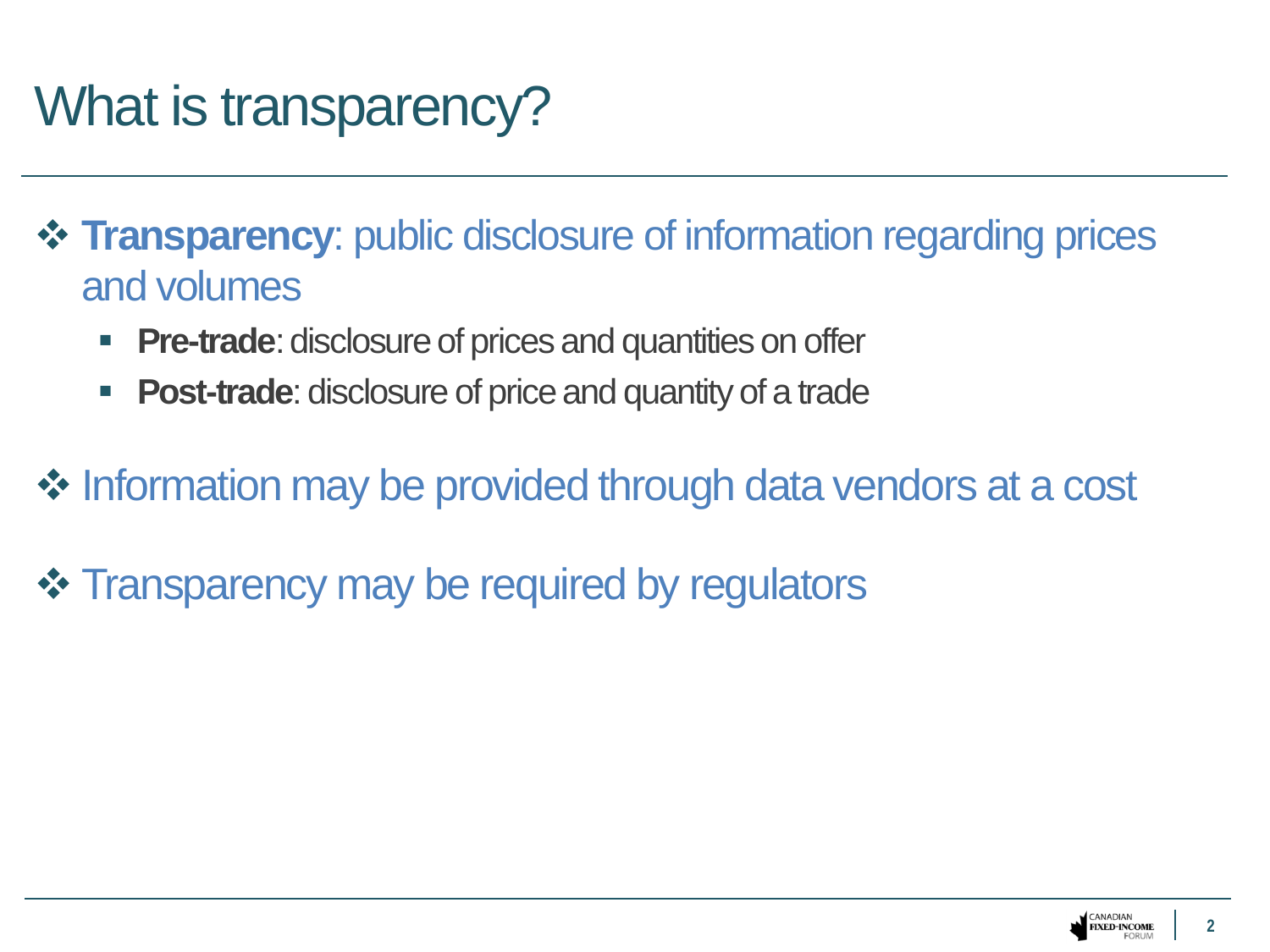#### There are trade-offs to transparency

 $\cdot \cdot \cdot$  **Transparency is useful for pricing, and assessment of both liquidity and** execution costs

| <b>Price competition:</b>                                              | <b>Information leakage:</b>                                                                                      |  |  |
|------------------------------------------------------------------------|------------------------------------------------------------------------------------------------------------------|--|--|
| More accurate and timely pricing results<br>in lower costs.            | Transparency may reduce dealers'<br>incentives to provide liquidity if their<br>trading intentions are revealed. |  |  |
|                                                                        |                                                                                                                  |  |  |
| Benefits particularly pronounced for<br>smaller investors and dealers. | Problems may be more acute in less-<br>liquid and more-concentrated markets,<br>and for larger trades.           |  |  |

- $\div$  **Transparency may act through other channels:** 
	- **EXECONFERGIOR CONFIDENCE** fairness
	- **Participation and entry**
	- Identification of market conduct issues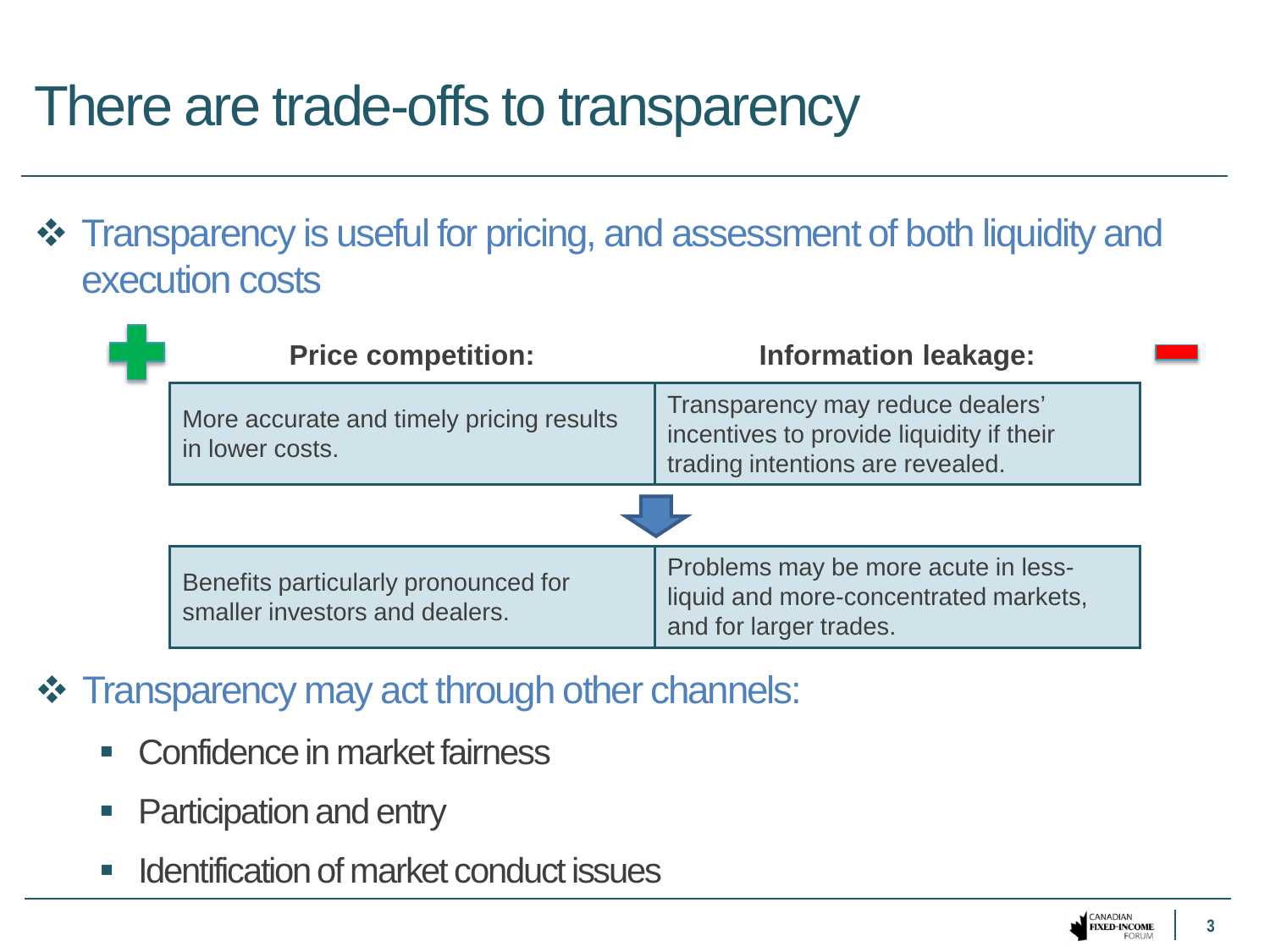## Varying degrees of transparency are possible

- **❖ Transparency providers and regulators have tools to mitigate** information leakage, including:
	- **Delays**
	- **Exemptions**
	- Volume caps and rounding

**4**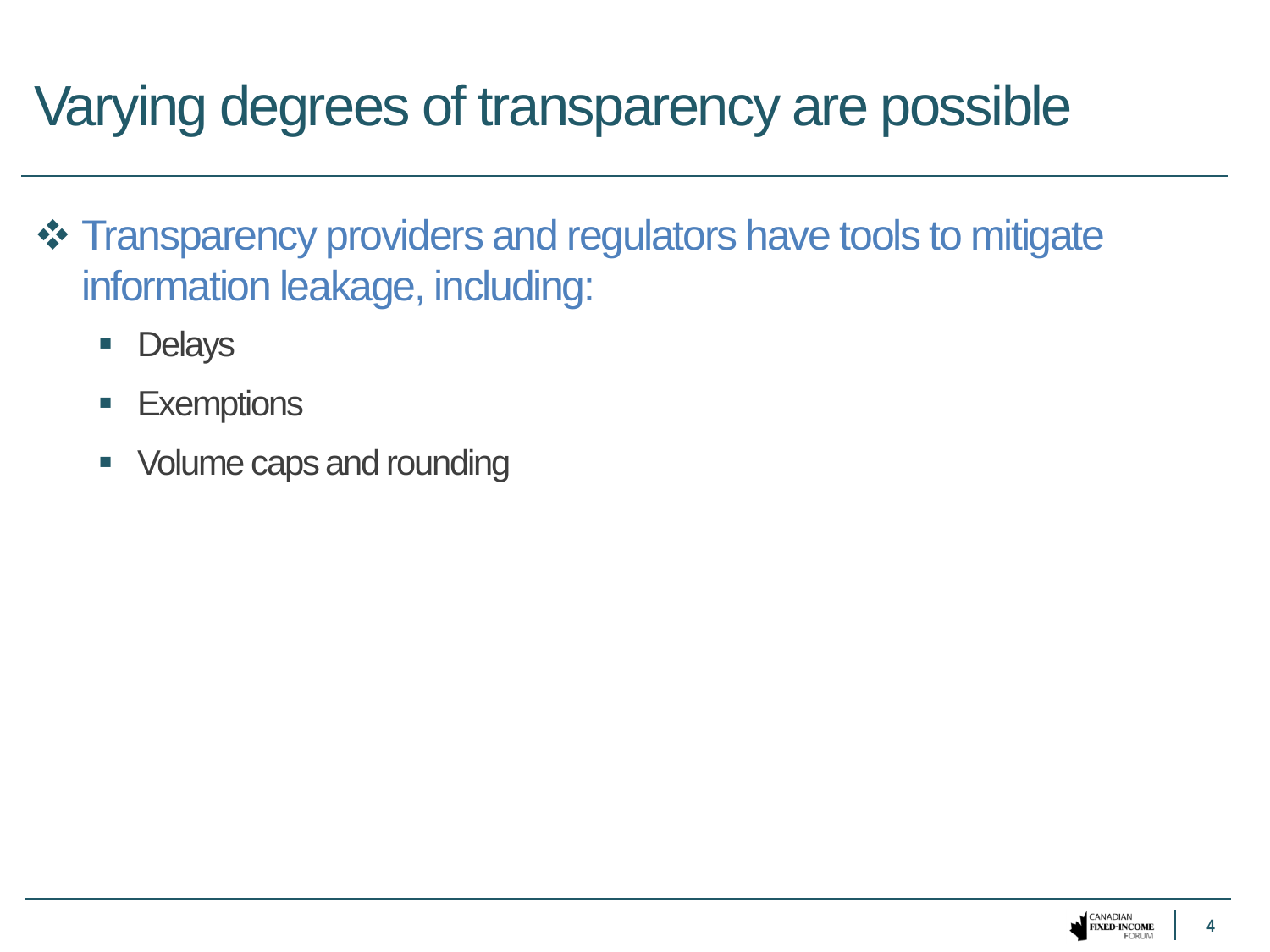



# International Work on **Transparency**

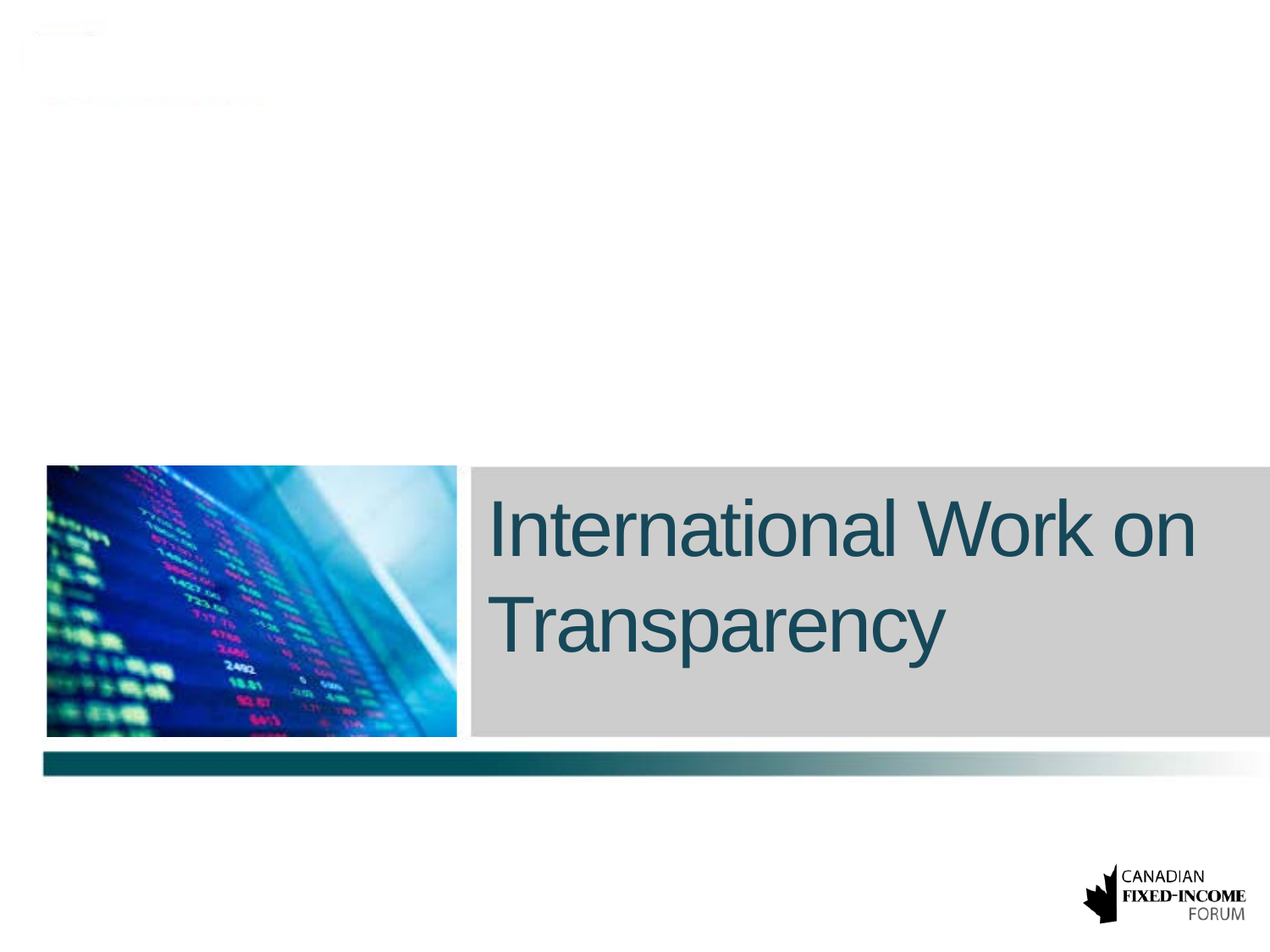### Global regulations and structural change

#### **❖ Regulations**

- In the US, the **Trade Reporting And Compliance Engine (TRACE)** has provided transparency for almost all corporate bond trades since 2002
- **ID Europe, the Markets in Financial Instruments Directive II (MiFID II) will** require increases in pre and post-trade transparency in fixed income markets

#### **❖ Structural change**

- Increased use of **electronic trading platforms** reduce operational costs of transparency
- The **US Treasury recently released a notice seeking public comment** on structural changes in the market for Treasury securities, including on the appropriate level of public pre and post-trade transparency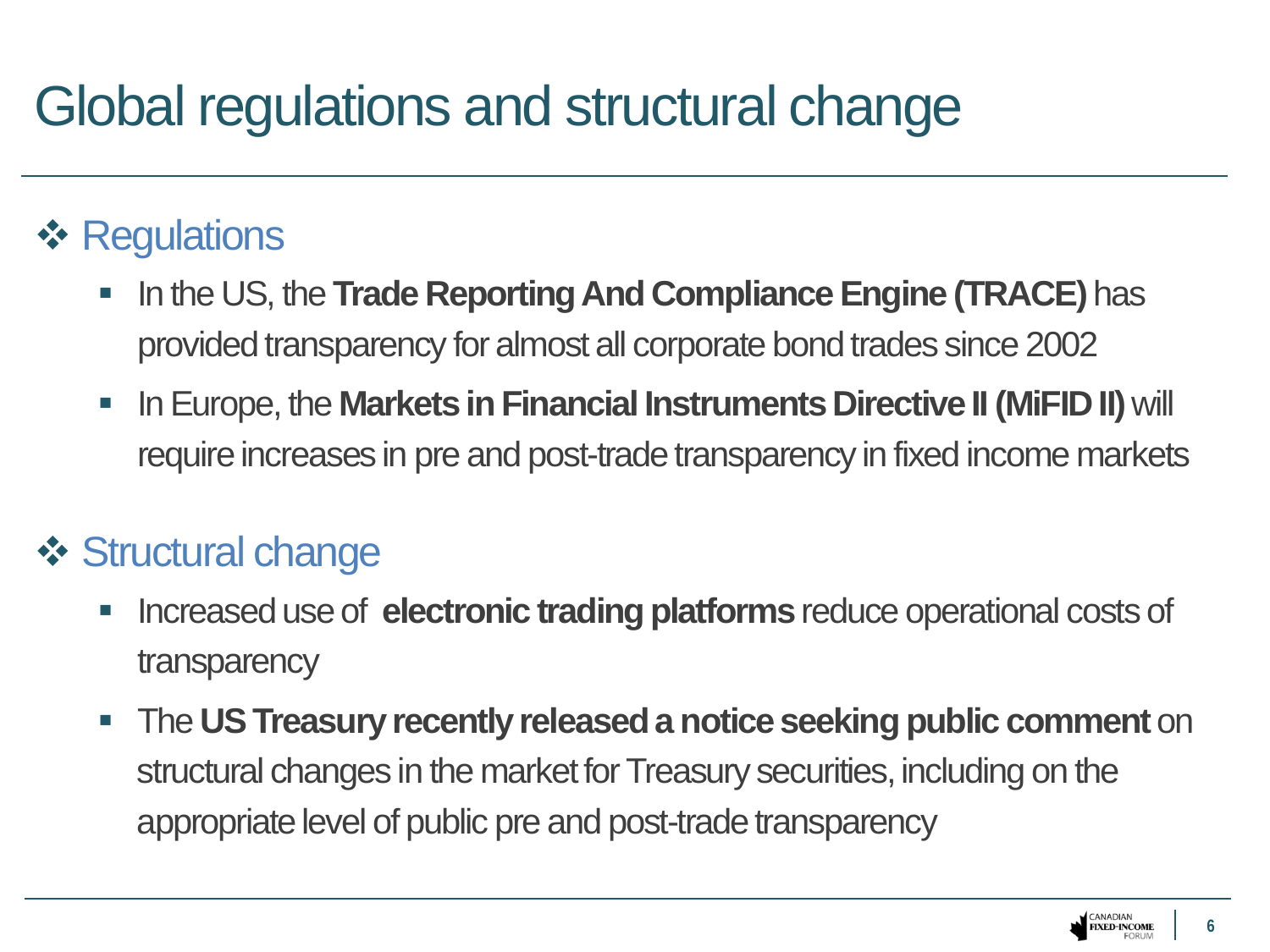#### US Trade Reporting And Compliance Engine (TRACE)

- Since 2002, the US Financial Industry Regulatory Authority (FINRA) has required almost all OTC corporate bond trades to be reported to TRACE
	- Data is publically disseminated after 15 minutes
	- Includes price, time, and size of transaction (subject to caps)
- **→ Peer-reviewed studies generally concluded that increased transparency from** TRACE decreased investors' trading costs for corporate bonds in the US1
	- The effect was more pronounced for retail-sized trades
- $\clubsuit$  One study noted a decrease in trading activity<sup>2</sup>
- $\triangle$  **A variety of market participants have recently advocated delaying TRACE** reporting of large trades from 15 minutes to T+1 or T+2
	- "Many of the market participants we spoke to felt that increased transparency had undermined liquidity."3

<sup>1</sup> Bessimbinder, Maxwell and Venkataraman (2006), Edwards, Harris and Piwowar (2007), Goldstein and Hotchkiss (2007)

<sup>2</sup> Zhang (2012), Asquith, Covert and Pathak (2013)

<sup>3</sup> Oliver Wyman and Morgan Stanley joint report (2015)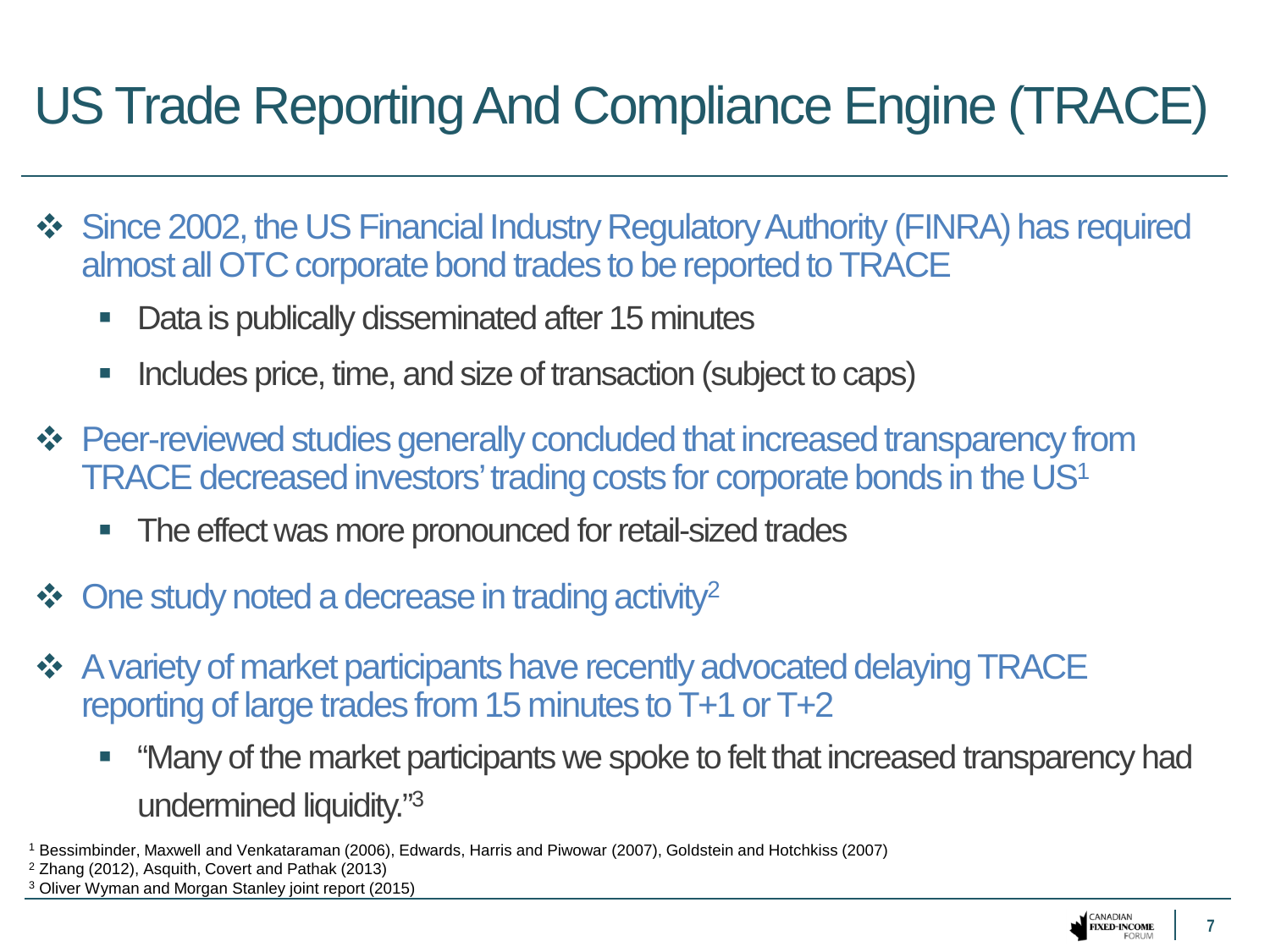#### Markets in Financial Instruments Directive II (MiFID II)

- $\triangle$  **MiFID II is a directive from the European Union to the European Economic Area for** increased financial regulation in many asset classes, including on transparency
- **❖** Pre-trade requirements:
	- Trading platforms must continuously publish current bid/offer and depth
	- Requirements will depend on type of trading system (request for quotes, order book, etc.)
- **❖** Post-trade requirements:
	- Commercially (paid): close to real time, at most **15 minutes** after execution
	- At no cost: 15 minutes after execution
	- Delays for both to be shortened to 5 minutes in 2020
- Delays and waivers for both pre and post-trade requirements are possible for large block trades/orders, and illiquid bonds
	- After 48hrs, everything except volume must be made public
	- Volume can be exempt for up to 4 weeks
- Most jurisdictions expect MiFID II to be implemented by January 2017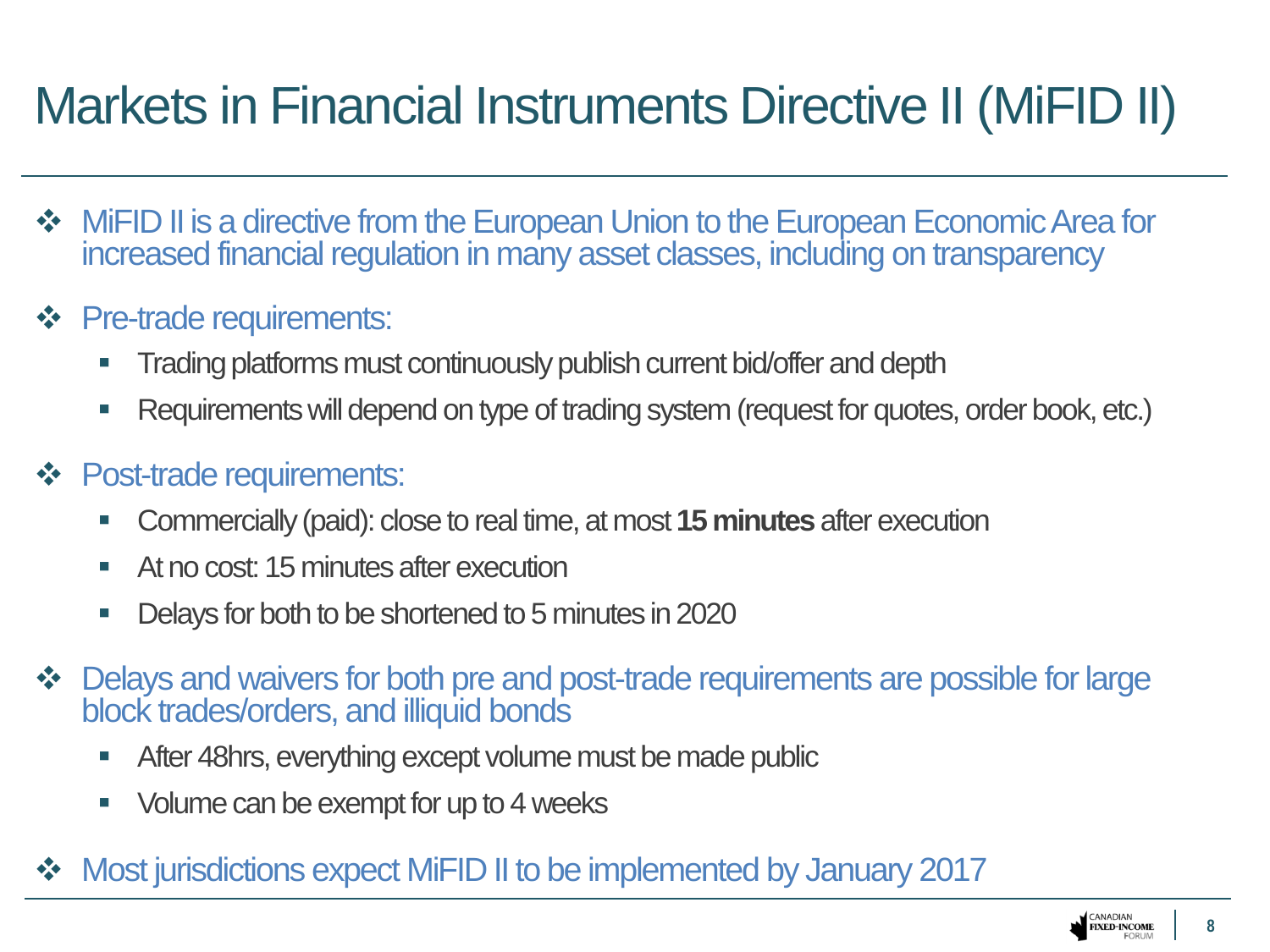

Transparency in **Canada** 

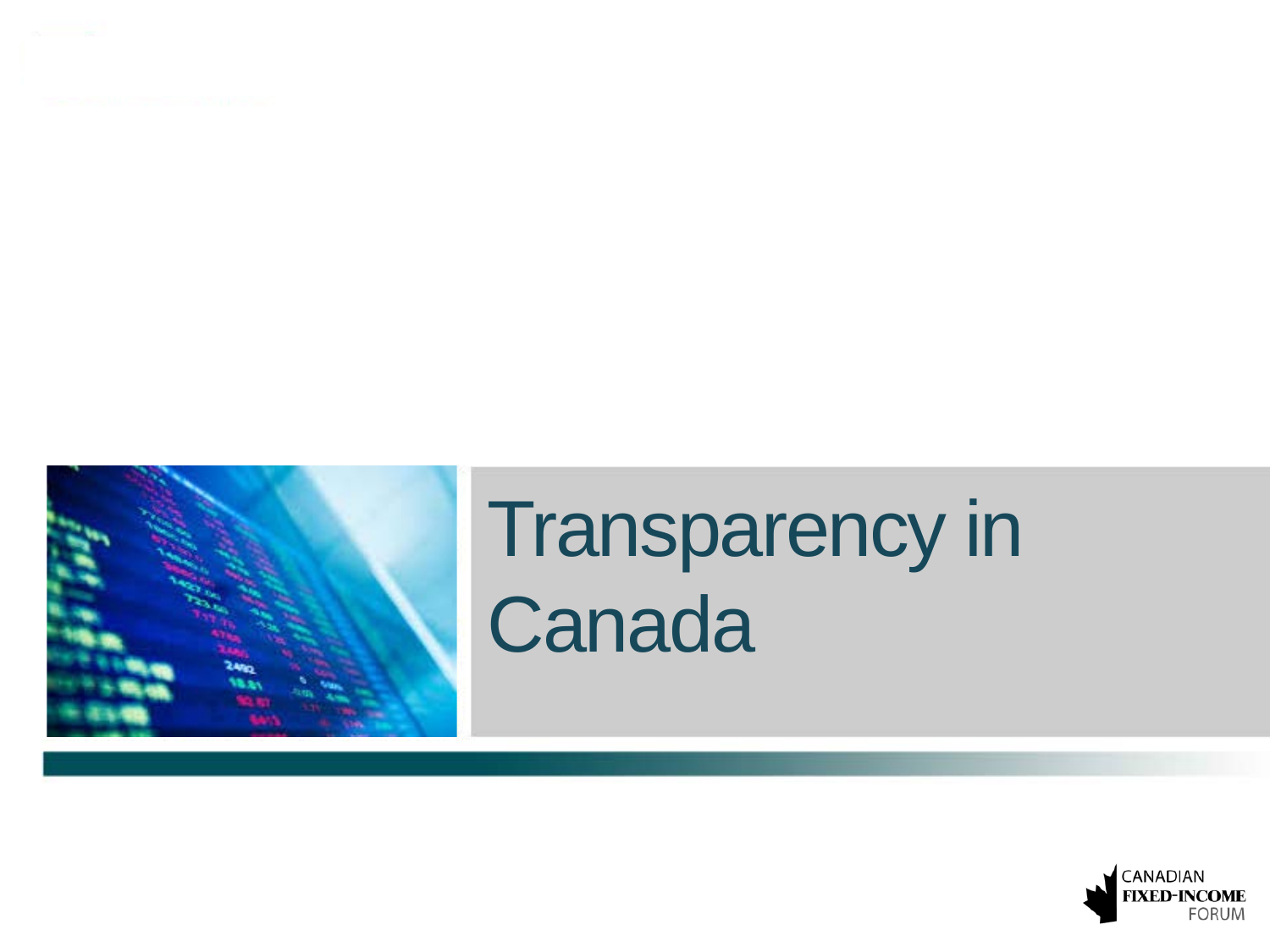# Canada has many transparency infrastructures, including

|               | <b>Source</b>                                         | <b>Available data</b>                                                                                      |
|---------------|-------------------------------------------------------|------------------------------------------------------------------------------------------------------------|
| Pre-trade     | Data vendors and dealer pages                         | Real-time indicative quotes by dealer                                                                      |
|               | <b>CanDeal</b>                                        | Composite real-time indicative quotes                                                                      |
|               | <b>Inter-dealer brokers</b>                           | Executable quotes                                                                                          |
| Post-trade    | <b>CanPX</b>                                          | One-hour delayed prices on ~450 corporate<br>bonds; CSA requirement                                        |
|               |                                                       | Government of Canada yields                                                                                |
|               | <b>TMX/CDS Fixed Income Pricing Service</b><br>(FIPS) | Prices on all transactions are released end-of-day;<br>volume cap of \$2m; 14-day delay for illiquid bonds |
| ench-<br>nark | <b>FTSE/TMX</b> (Formerly DEX/PC-Bond)                | Average (with outliers removed) indicative closing<br>prices                                               |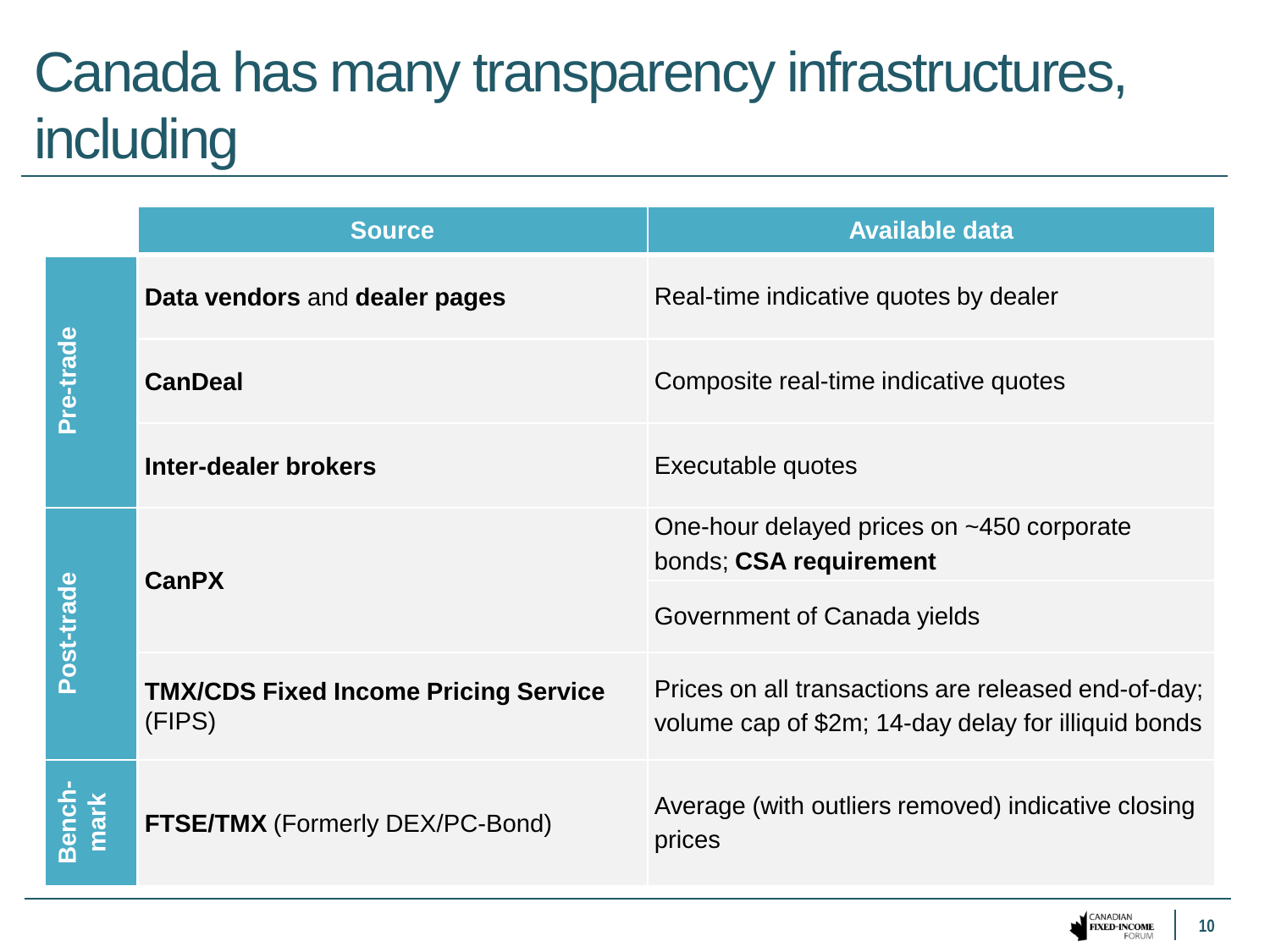# Market Trade Reporting System 2.0 (MTRS 2.0)

#### **❖ MTRS 2.0 is a regulatory debt-market surveillance system**

- It collects reports on all bond and repo trades executed by IIROC-registered broker-dealers
- Each report contains a trade's timestamp, price, quantity and other terms/fields

#### MTRS 2.0 is the successor to older system, "MTRS 1"

- Both MTRS 1 and MTRS 2.0 were developed jointly by IIROC and the Bank of Canada
- **The older system collected only weekly aggregate trade data**
- IIROC launched MTRS 2.0 in November 2015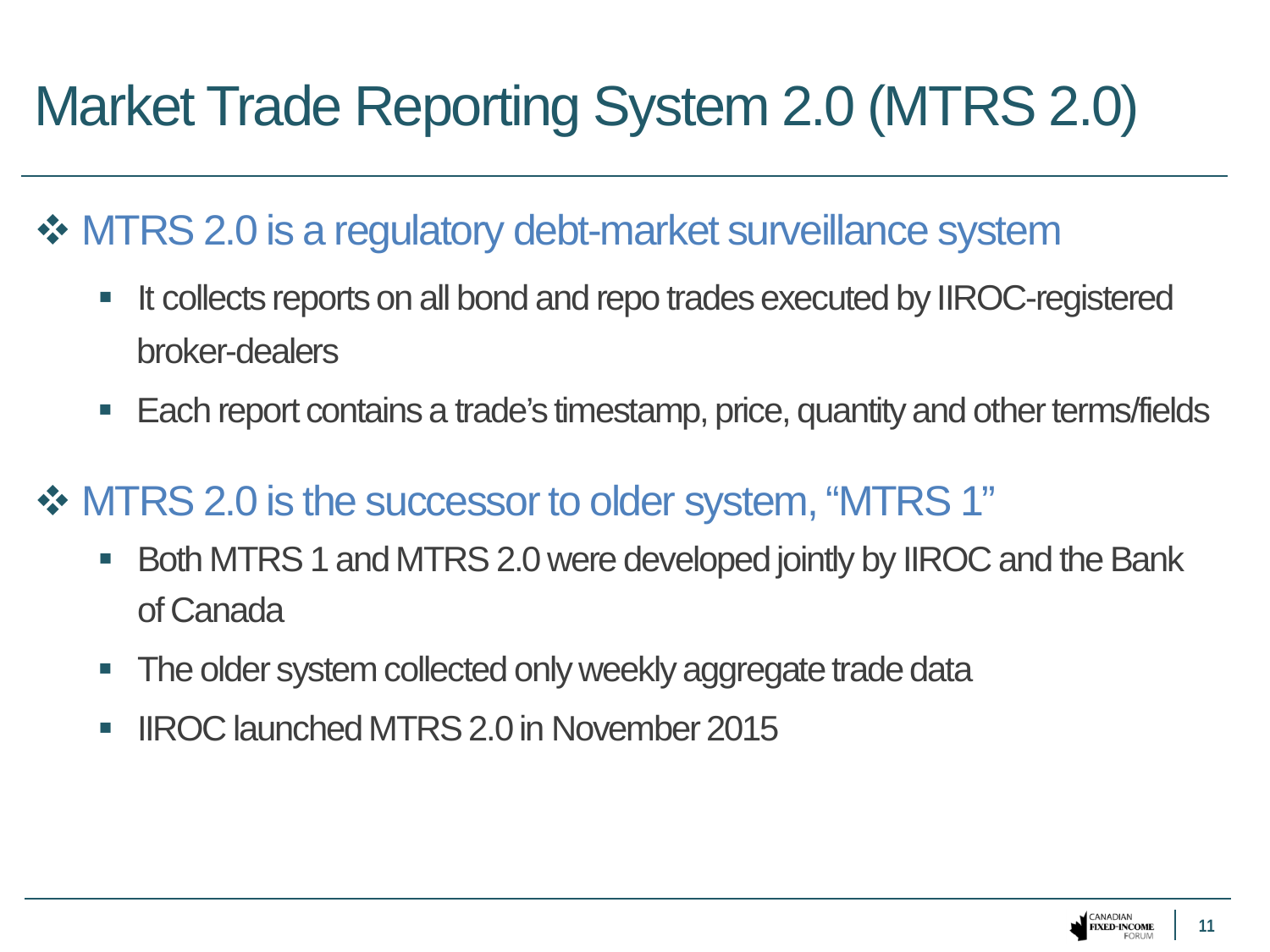### CSA proposal for transparency for corporate bonds

- $\div$  **The CSA has proposed that MTRS 2.0 provide public post-trade** transparency for all corporate bonds:
	- Initially for CanPX bonds  $(-450)$  in mid-2016
	- Aiming to cover all corporate bonds in 2017, with delays, volume caps, and rounding
	- Dissemination will be T+2 with volume caps of \$2M for investment grade, \$200K otherwise
- $\triangle$  **Industry comments on the proposal are now available on the** OSC's website
- $\triangle$  **Government bond trades are currently exempt from transparency requirements** 
	- The exemption is up for renewal in 2018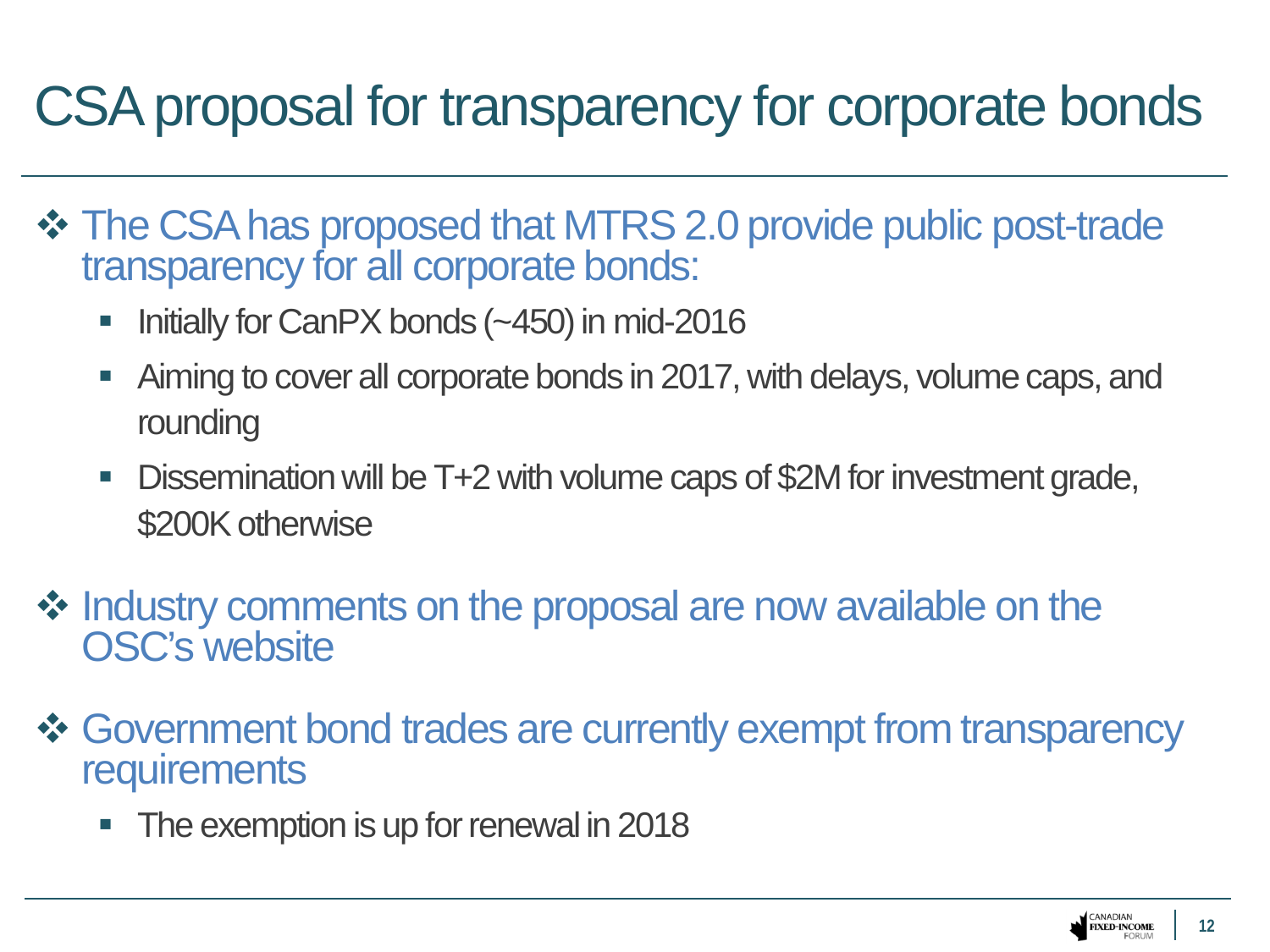## Reporting delay requirements in Canada and other **jurisdictions**